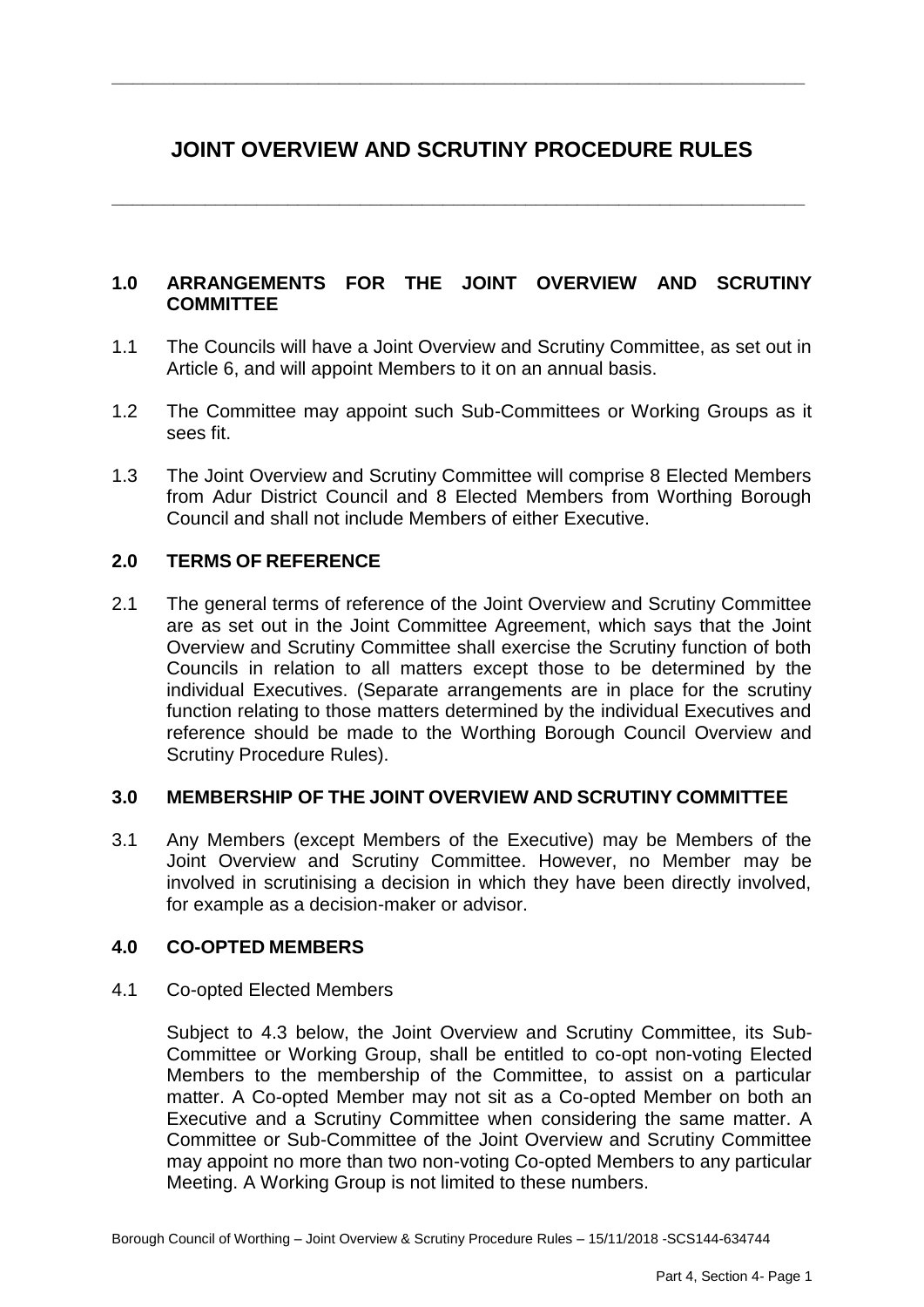### 4.2 Co-opted Unelected Members

Subject to 4.3 below, the Joint Overview and Scrutiny Committee, or its Sub-Committee or Working Group, shall be entitled to co-opt non-voting unelected persons to the membership of the Committee, to assist on a particular matter. A Co-opted Member may not sit as a Co-opted Member on both an Executive and a Scrutiny Committee when considering the same matter. A Committee or Sub-Committee of the Joint Overview and Scrutiny Committee may appoint no more than two non-voting Co-opted Members to any particular Meeting. A Working Group is not limited to these numbers.

4.3 Where the matter relates to the Adur Housing Revenue Account, terms and conditions of tenancies or leaseholds, leasehold service charges and any other matter directly affecting housing tenants or leaseholders which do not have a general effect on other residents, the Adur Consultative Forum appointed co-optee shall be co-opted onto the Committee, Sub-Committee, or Working Group.

### **5.0 MEETINGS OF THE JOINT OVERVIEW AND SCRUTINY COMMITTEE**

- 5.1 There shall be at least four Ordinary Meetings of the Joint Overview and Scrutiny Committee in each municipal year.
- 5.2 In addition, Extraordinary Meetings may be called from time to time as and when appropriate. An Extraordinary Meeting of the Joint Overview and Scrutiny Committee may be called by the Joint Chairpersons, in agreement, requesting in writing that the Director for Communities call an Extraordinary Meeting; or by any four Committee Members, being at least one from each Authority, signing a requisition, and presenting it to the Joint Chairpersons, who if they have failed to call a meeting within 7 calendar days, may provide notice in writing to the Director for Communities, who shall then call such an Extraordinary Meeting.
- 5.3 Working Groups may go on site visits, carry out evidence gathering, investigations and write reports, for the approval of Joint Overview and Scrutiny Committee or any Sub-Committee. Reports of a Working Group shall be submitted under cover of an Officer report and will be included in the Agenda for the meeting, and must comply with the Access to Information Procedure Rules.
- 5.4 Meetings of Working Groups do not have to meet in public as they are informal non-decision making meetings, unlike meetings of the Joint Overview and Scrutiny Committee or any Sub-Committee.

### **6.0 WORKING GROUPS**

- 6.1 Working Groups may be established as:
	- (a) A standing Working Group for a particular topic for example budget monitoring or holding the Executive to account.
	- (b) As a task and finish Working Group based on an agreed scoping report,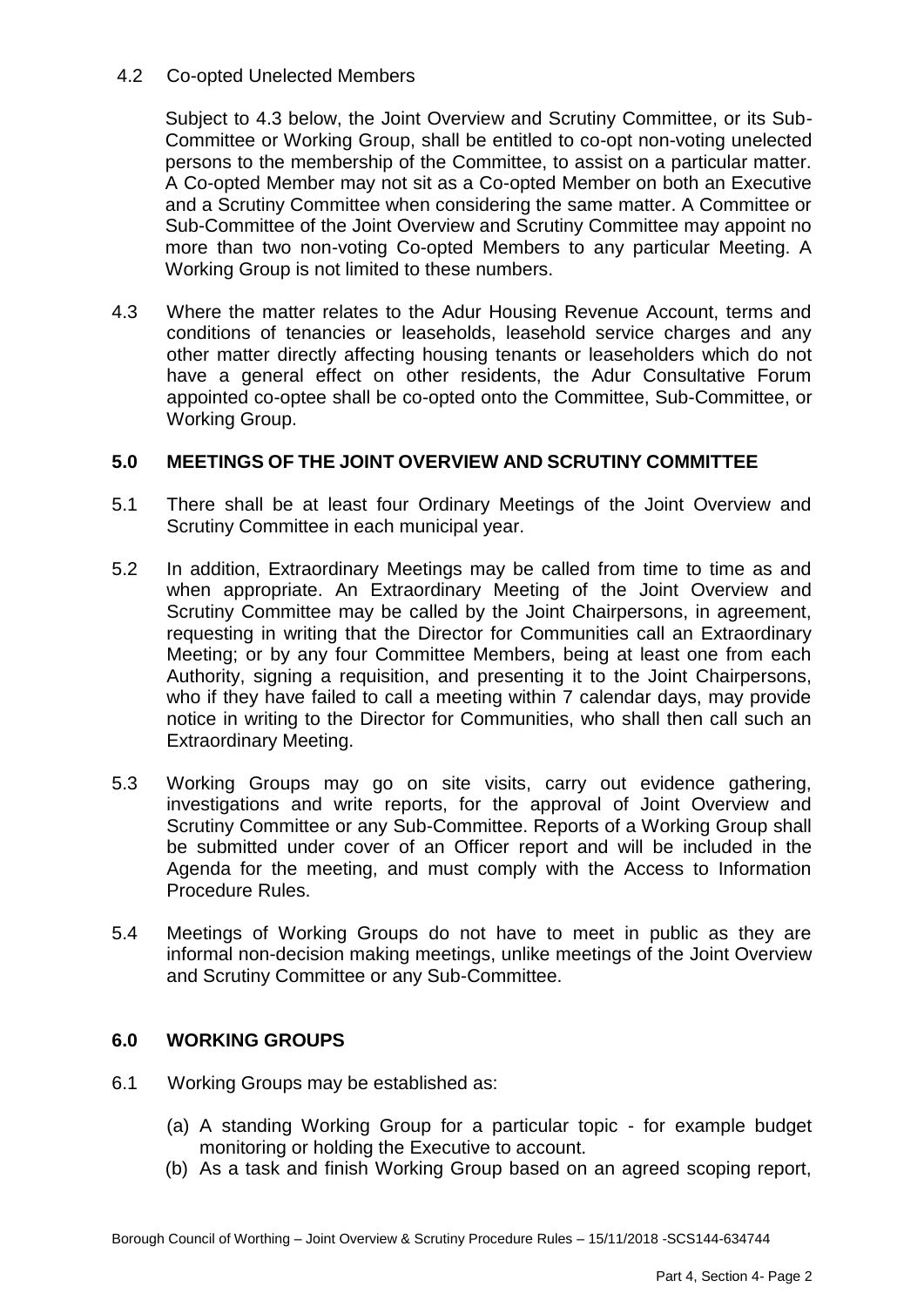likely to involve external attendees, site visits or gathering evidence over time.

- (c) A time-limited Working Group based on an agreed scoping report, likely to be a review of an internal Council service.
- 6.2 Membership

The Working Group shall consist of at least four Members of the Joint Overview and Scrutiny Committee selected when establishing the Terms of Reference under paragraph 6.1 above.

Membership can be a mixture of Members from both Councils with a preference of at least one Member from each Council. The overriding criterion shall be the following:

- (a) The subject under discussion;
- (b) The skill set of the Members selected;
- (c) The location in the District or Borough of the matter under review;
- (d) As resolved by the Joint Overview and Scrutiny Committee;
- (e) Availability and time commitment as outlined in the scoping report.
- 6.3 Officer Attendance at Working Groups

The Working Group may invite Officers of the Councils to attend meetings of the Working Group as consultees or specialist advisors.

6.4 Quorum

There is quorum of two for a Working Group meeting or site visit.

6.5 Chairing

Each Working Group will select its own Chairman.

6.6 Substitutes

Substitutes are not allowed, although the Working Group may invite other Members of Joint Overview and Scrutiny to assist it for a particular meeting. Any change to the permanent membership of a Working Group should be approved by the Joint Overview and Scrutiny Committee.

#### **7.0 QUORUM**

7.1 The quorum for the Joint Overview and Scrutiny Committee shall be determined in accordance with the Joint Committee Agreement.

### **8.0 CHAIRING OF THE JOINT OVERVIEW AND SCRUTINY COMMITTEE MEETINGS**

- 8.1 The Chairpersons and Vice-Chairpersons of the Joint Overview and Scrutiny Committee are appointed by each Annual Council each year.
- 8.2 It is for each Sub-Committee or Working Group to decide who should Chair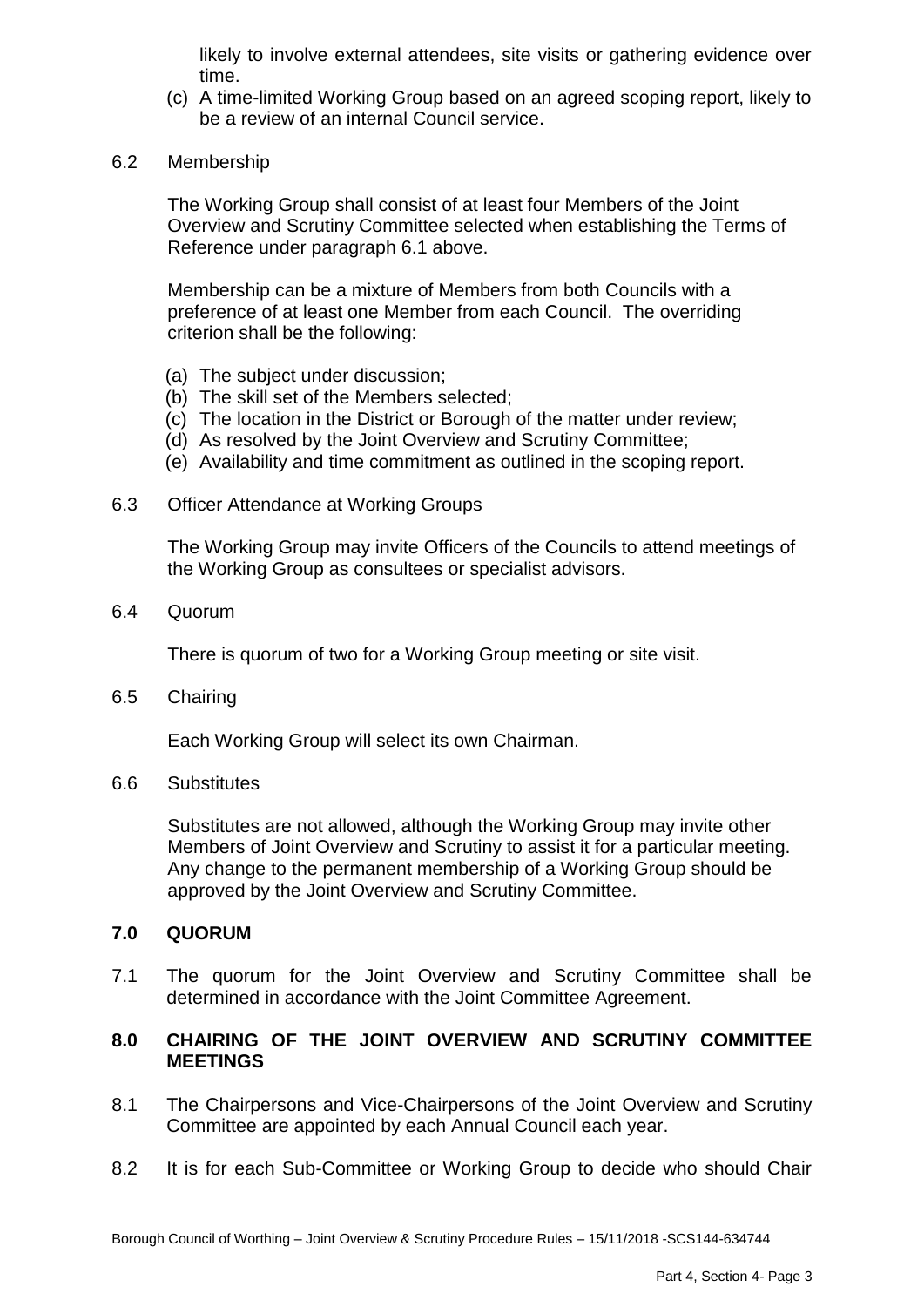those meeting(s). In the event of a dispute, reference should be made to Council Procedure Rule 8.

### **9.0 WORK PROGRAMME**

9.1 The Joint Overview and Scrutiny Committee will be responsible for proposing their own draft work programme and in doing so they shall take into account the wishes of all Members on that Committee, regardless of political group.

When determining whether to include an item on the Joint Overview and Scrutiny draft Work Programme, Members should be guided by:

- (a) The Councils' Strategic objectives;
- (b) the ability of the Committee to have influence and/or add value on the subject;
- (c) the PAPER criteria: Public Interest (P), Ability to Change (A), Performance (P), Extent (E) and Replication (R). (See Appendix 1 to these Procedure Rules).
- 9.2 Approval of the Joint Overview and Scrutiny Work Programme is the responsibility of the Council. It will be considered and determined by each Council at the April meeting each year, for the following municipal year.
- 9.3 During the Municipal year, items may be added to the Joint Overview and Scrutiny Committee Work Programme, where appropriate. Requests for additional matters to be included in the Work Programme will initially be considered by the Joint Chairpersons in accordance with the criteria set out in paragraph 9.1 above, who will make their recommendations to the next Joint Overview and Scrutiny Committee for consideration and determination, following receipt of the Officer report. Consideration should also be given to capacity of the Committee and resources available. Any changes to the Work Programme should be reported to Council mid municipal year for noting.
- 9.4 The Director for Digital and Resources will consult with the Joint Chairpersons of the Joint Overview and Scrutiny Committee throughout the year to monitor the Work Programme, and will report to the Committee on a regular basis.
- 9.5 After consideration of an Officer report, the Joint Overview and Scrutiny Committee will be responsible for setting the scope of the work of any Sub-Committee or Working Group established to assist the Joint Overview and Scrutiny Committee in carrying out its functions and responsibilities. The scope of the work should include timeframes, objectives, membership, resources and final reporting.

#### **10.0 AGENDA ITEMS**

10.1 A Member of the Joint Overview and Scrutiny Committee shall be entitled to request that an item be added to the Work Programme in accordance with the provisions of paragraph 9.3 above. Should the Chairpersons fail to include the item on the agenda, at the next available meeting (in accordance with the Access to Information Procedure Rules), the Member may give written notice to the Director for Communities that they wish an item relevant to the functions of the Committee to be considered by the Committee. On receipt of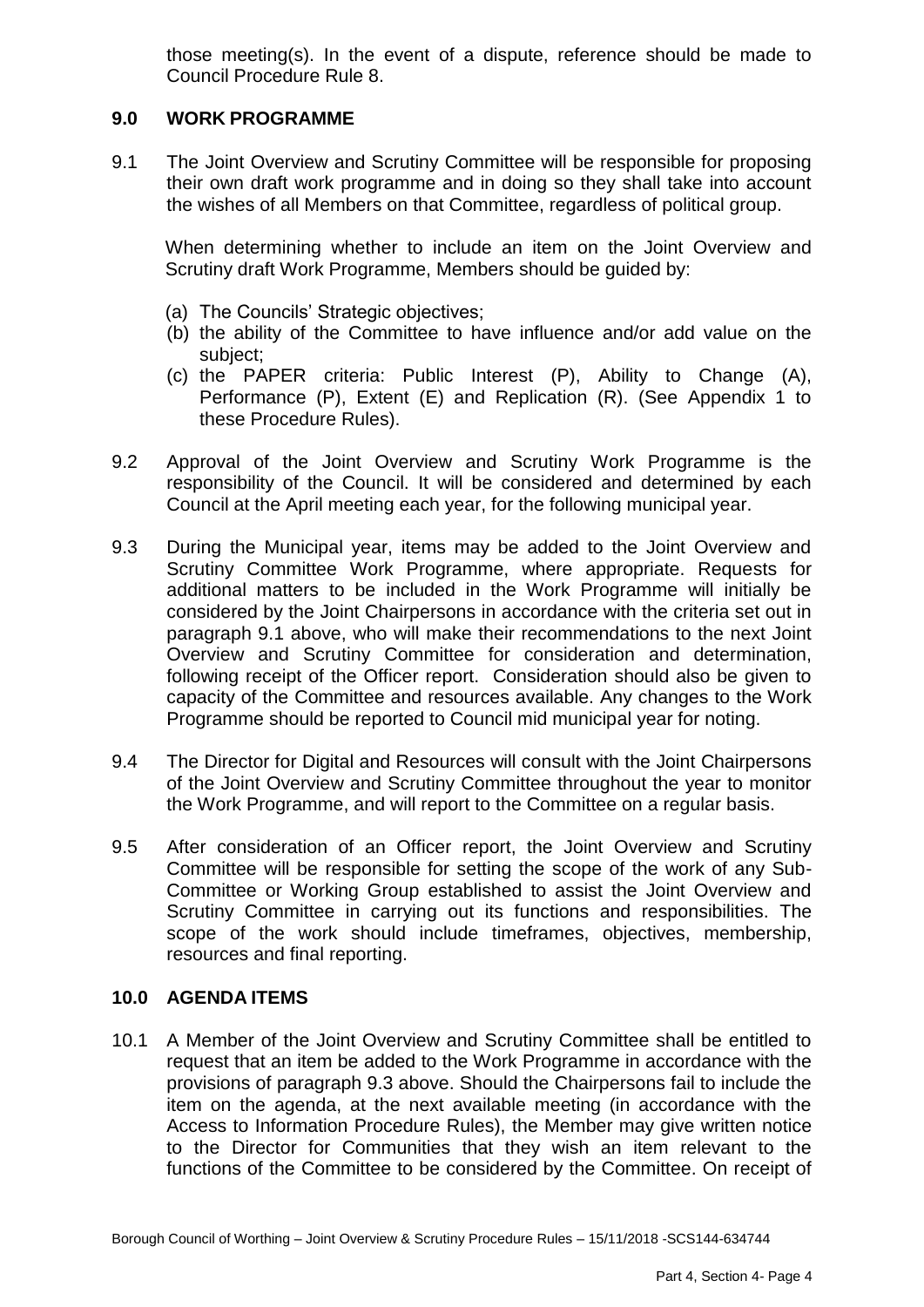such a request, the Director for Communities will include the item in an agenda to be discussed at a meeting of the Committee (unless the matter is an Excluded Matter as defined in Regulation 3 of the Overview and Scrutiny (Reference by Councillors) (Excluded Matters) (England) Order 2012). An excluded matter is a local crime and disorder matter within the meaning of the Police and Justice Act or any matter relating to a planning or licensing decision, or where a person has a right of recourse to a review or appeal, or where the matter is vexatious, discriminatory or not reasonable.

- 10.2 Any Member of the Council who is not a Member of the Joint Overview and Scrutiny Committee may, on a maximum of four occasions in any municipal year, give written notice to the Director for Communities that they wish an item to be included on the agenda for the Committee. If the Director for Communities receives such a notification, then they will consult with the Joint Chairpersons of the Committee who will follow the procedure set out in paragraph 9.3 above. Should the Chairpersons fail to put the item on the agenda for the next available meeting (in accordance with Access to Information Procedure Rules) then the Member may ask the Director for Communities to put it on the agenda and they shall do so. The Committee will then consider the agenda item and determine whether it will be included on the Work Programme of the Joint Overview and Scrutiny Committee or not. If the Committee decide not to include the item in their Work Programme, the Member will be notified of the reasons. This procedure rule is to be taken in conjunction with the Council's Protocol on Councillor Call for Action in Part 5 of this Constitution.
- 10.3 The Council or its Committee may request that the Joint Overview and Scrutiny Committee undertake scrutiny or development work on their behalf. The Joint Overview and Scrutiny Committee shall respond, as soon as their Work Programme permits, to requests from the Council and, if it considers it appropriate, the Executive to review particular areas of Council activity. Where the Joint Overview and Scrutiny Committee does so, it shall report its findings and any recommendations back to the commissioning body. The commissioning body shall consider the report of the Joint Overview and Scrutiny Committee at their next available (in accordance with Access to Information Procedure Rules) meeting.
- 10.4 A member of the public may request that an item be added to the Agenda of the Joint Overview and Scrutiny Committee. Any such request shall be considered by the Joint Chairpersons, and unless inappropriate to do so, shall be dealt with in accordance with paragraph 9.3 above.

### **11.0 POLICY REVIEW AND DEVELOPMENT**

- 11.1 The Joint Overview and Scrutiny Committee or any Sub-Committees may make proposals to the Council, its Committees or the Executive for policy development, in so far as they relate to matters within that body's terms of reference.
- 11.2 The Joint Overview and Scrutiny Committee may hold inquiries and investigate the available options for future direction in policy development and may appoint advisers and assessors to assist them in this process. Such advisors may or may not be appointed as Co-opted Members, subject to the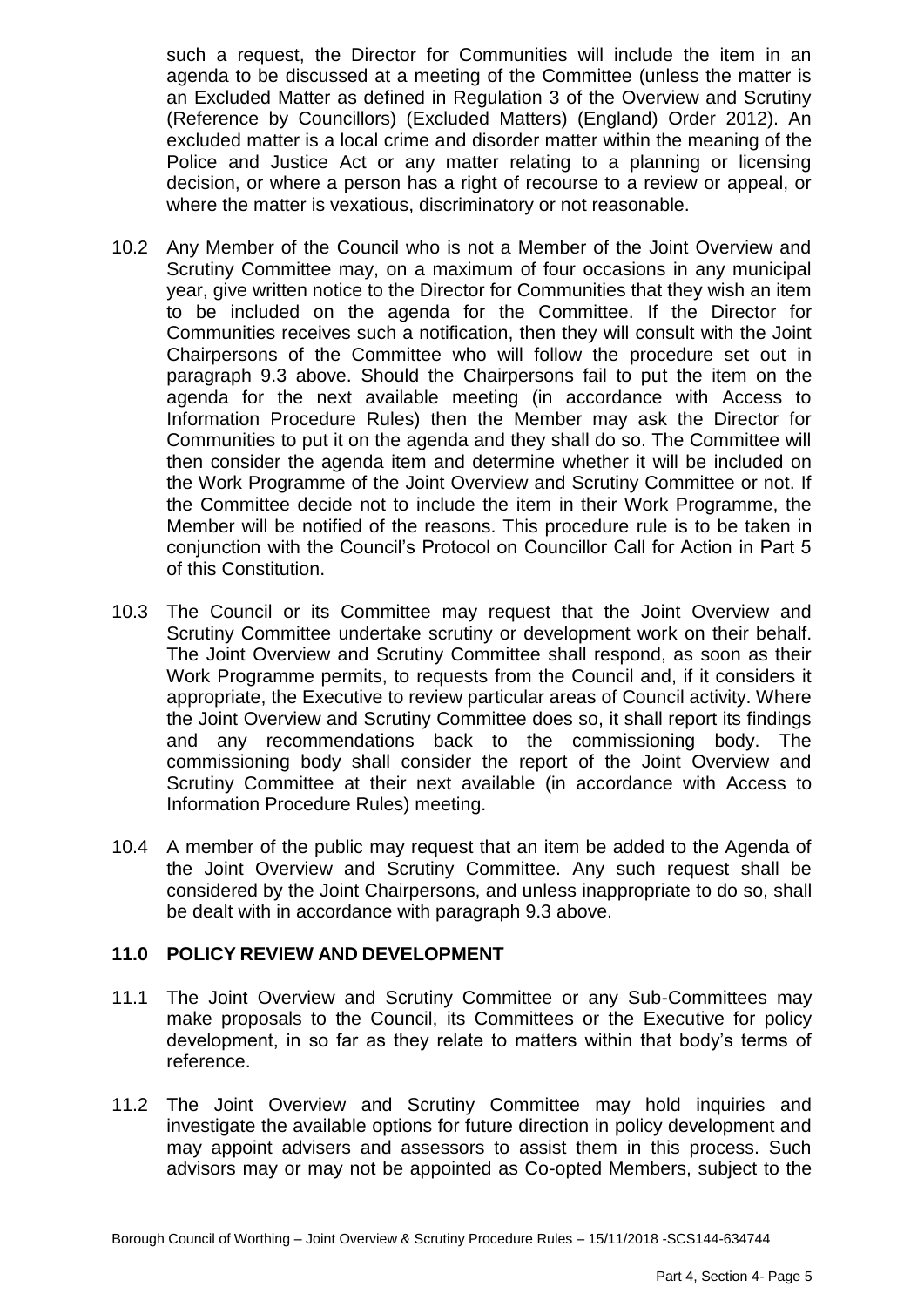provisions of paragraph 4.0 above. The Committee may go on site visits, conduct public meetings, commission research and do all things that it reasonably considers necessary to inform their deliberations. It may ask witnesses to attend (see below) to address it on any matter under consideration and may, subject to available resources, pay to any advisors, assessors and witnesses a reasonable fee to cover their expenses for doing so.

### **12.0 REPORTS FROM THE JOINT OVERVIEW AND SCRUTINY COMMITTEE**

- 12.1 Once it has formed recommendations, the Director for Digital and Resources will prepare a formal report incorporating the views of the Joint Overview and Scrutiny Committee and submit it to the relevant body.
- 12.2 The Council(s), the Executive(s) or the Committee shall consider any report of the Director for Digital and Resources submitting the views of Joint Overview and Scrutiny Committee at their next Ordinary Meeting (subject to Access to Information Rules), after it has been submitted to the Director for Communities for placing on the Agenda.
- 12.3 Alternatively the minute from a meeting of Joint Overview and Scrutiny Committee may be referred to the Council, its Executive or a Committee. In cases where the minutes of the previous meeting have not been agreed by the Joint Overview and Scrutiny Committee a draft minute shall be prepared by the Director for Communities in consultation with the relevant Joint Chairperson prior to the meeting of the Executive(s), Committee(s) or Council(s).

### **13.0 CONSIDERATION OF JOINT OVERVIEW AND SCRUTINY REPORTS**

13.1 The Joint Overview and Scrutiny Committee will take advice from the Director for Communities as to the appropriate body to consider recommendations.

### **14.0 RIGHTS OF JOINT OVERVIEW AND SCRUTINY COMMITTEE MEMBERS TO DOCUMENTS**

14.1 In addition to their rights as Councillors, Members of the Joint Overview and Scrutiny Committee have the additional right to documents, and to notice of meetings as set out in the Access to Information Procedure Rules in Part 4 of this Constitution.

### **15.0 MEMBERS AND OFFICERS GIVING ACCOUNT**

- 15.1 Subject to paragraph 10.1 above, Joint Overview and Scrutiny Committee or Sub-Committee or Working Group may scrutinise and review decisions made or actions taken in connection with the discharge of any Council functions, unless prohibited elsewhere in this Constitution or by statute, for example in relation to quasi-judicial matters. As well as reviewing documentation, in fulfilling the scrutiny role, it may require any Member, Head of Paid Service, Chief or Deputy Chief Officer to attend before it to explain in relation to matters within their remit:-
	- (a) any particular decision or series of decisions;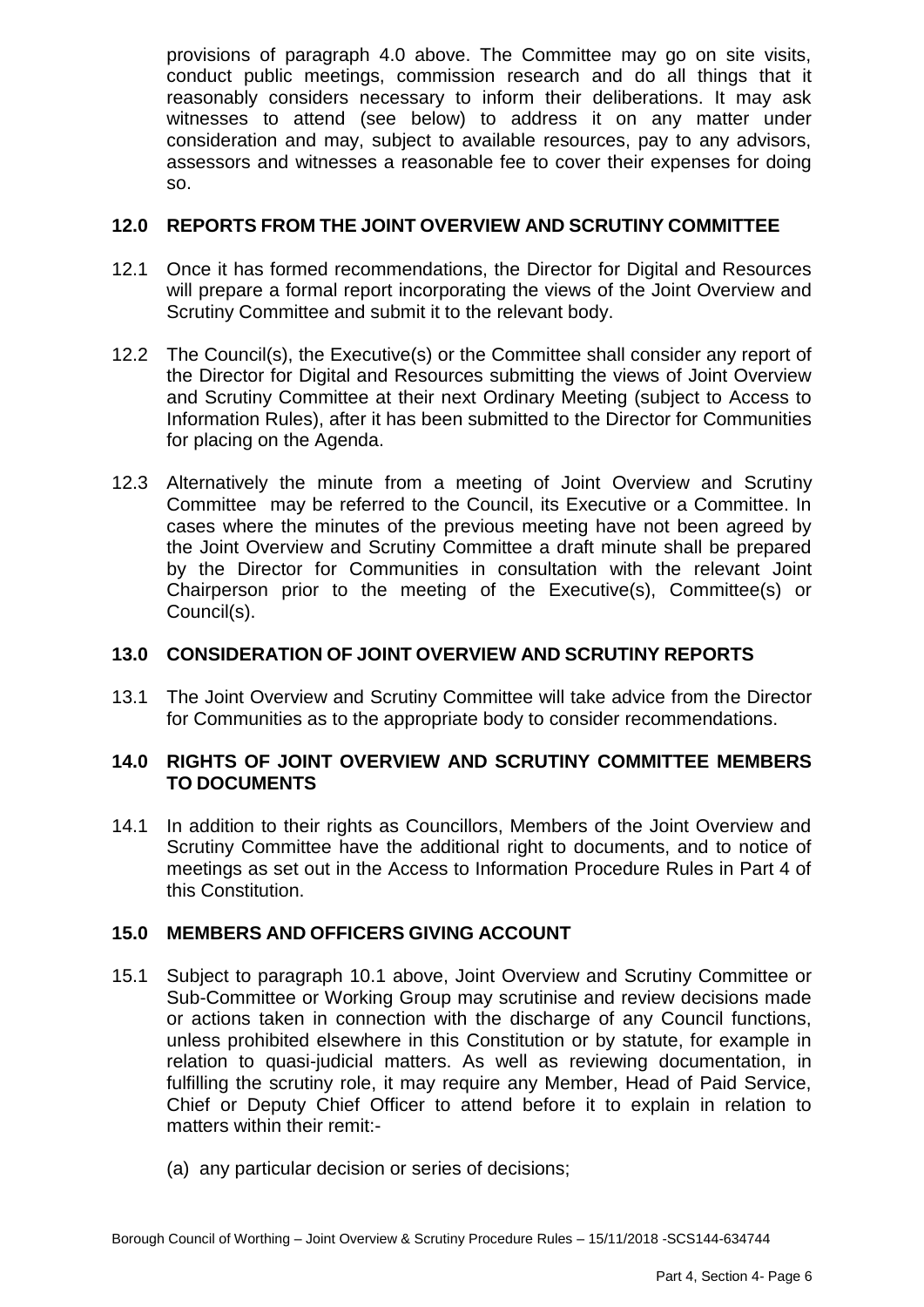(b) the extent to which the actions taken implement Council policy;

and it is the duty of those persons to attend if so required. Questions for those being requested to attend should be pre-submitted no later than two working days in advance of the meeting.

When requesting Officers and Members of the Council to attend, the Joint Overview and Scrutiny Committee should have regard to the extent/number of the requests and the capacity of Officers and Members to attend. Sufficient notice of the meeting should be provided to them as referred below.

- 15.2 Where any Member or Officer is required to attend the Joint Overview and Scrutiny Committee under this provision, the Joint Chairperson of the Committee will inform the Director for Digital and Resources, who shall inform the Member or Officer in writing, giving at least 5 working days' notice of the meeting at which he/she is required to attend. The notice will state the nature of the item on which he/she is required to attend to give account and whether any papers are required to be produced for the Committee. Where the account to be given to the Committee will require the production of a report, then the Member or Officer concerned will be given sufficient notice to allow for preparation of that documentation.
- 15.3 Where, in exceptional circumstances, the Member or Officer is unable to attend on the required date, then the Joint Overview and Scrutiny Committee shall in consultation with the Member or Officer arrange an alternative date for attendance.

### **16.0 ATTENDANCE BY OTHERS**

16.1 The Joint Overview and Scrutiny Committee may invite people other than those people referred to in paragraph 15 above to address it, discuss issues of local concern and/or answer questions. It may for example wish to hear from residents, stakeholders and Members and Officers in other parts of the public sector and shall invite such people to attend.

# **17.0 CALL-IN OF A DECISION**

- 17.1 When a decision is:
	- (a) a decision of the Joint Strategic Committee;
	- (b) a Joint Individual Executive Member decision; or
	- (c) a decision made by an Officer with delegated authority from the Executive in relation to a joint service;

and the decision has been published on the Councils' website and made available at the main offices of the Council, as set out in the Access to Information Procedure Rules in Part 4 of this Constitution, subject to the provisions of this paragraph it is subject to call-in.

(In respect of a decision made by:

- (a) an Individual Executive;
- (b) an Individual Executive Member in respect of a single service; or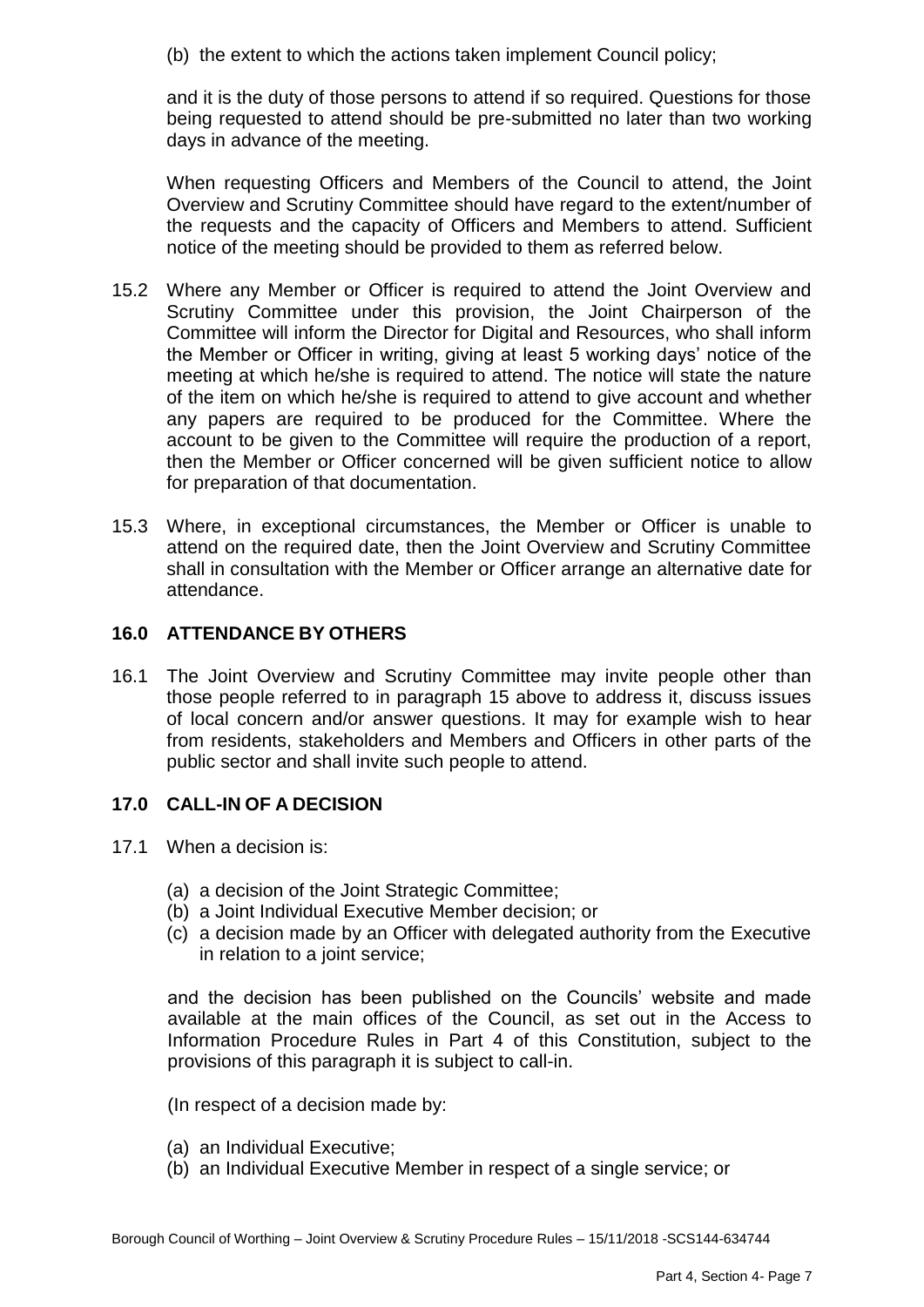(c) an Officer with delegated authority from the Executive in relation to a single service;

a separate call-in procedure exists and is set out in the Overview and Scrutiny Procedure Rules for ADC and WBC).

- 17.2 The Record of Decision will bear the date on which it is published and, subject to general exceptions, will specify the date on which the decision will come into force, and may then be implemented unless the decision is called in.
- 17.3 A decision may be called in:
	- (a) if it conflicts with Council policy;
	- (b) If it conflicts with the Council's Budget Strategy;
	- (c) where there is evidence to suggest the principles of decision-making (as set out in Article 12 of this Constitution) have not been complied with, for example the absence of appropriate consultation.

No decisions other than Executive decisions may be called in.

- 17.4 During the period between the decision being made and coming into force:
	- (a) The Monitoring Officer shall call-in a decision for scrutiny if any three Members in total, being of either Council, submit to the Monitoring Officer in writing, by email to [monitoringofficer@adur-worthing.gov.uk,](mailto:monitoringofficer@adur-worthing.gov.uk) a request for a matter to be called in. Such a request is to be made by 5.00pm on the fifth clear working day, from the day on which the Record of Decision is published. The request must include the reasons for the call-in.
	- (b) Upon receipt of the request, the Monitoring Officer shall consult with both Chairpersons, or Vice-Chairpersons in their absence, and shall determine whether or not the call-in is in accordance with the requirement of these rules. The Monitoring Officer shall notify the Members who made the request, the Director for Communities, and the Decision-maker, or Chairperson of Decision Making body, of the determination, within 2 clear working days of the request being received.
	- (c) If the call-in is accepted, the decision will be put on hold pending referral to the Joint Overview and Scrutiny Committee.
	- (d) The Director for Communities shall, within 10 clear working days of the call-in being accepted, after consultation with the Joint Chairpersons, call a meeting of the Joint Overview and Scrutiny Committee. Such meeting is to be held on such date as the Director for Communities shall determine, but to be held as soon as is reasonably practicable.
	- (e) If the Monitoring Officer, following consultation with the Joint Chairpersons of the Joint Overview and Scrutiny Committee, rejects the request for callin, they shall provide a report to the Joint Overview and Scrutiny Committee providing details of the request for call-in of a decision and reasons given for the request being rejected. Such report will be received by the next Joint Overview and Scrutiny Committee meeting, following the determination of the request for call-in, or if that is impracticable, then to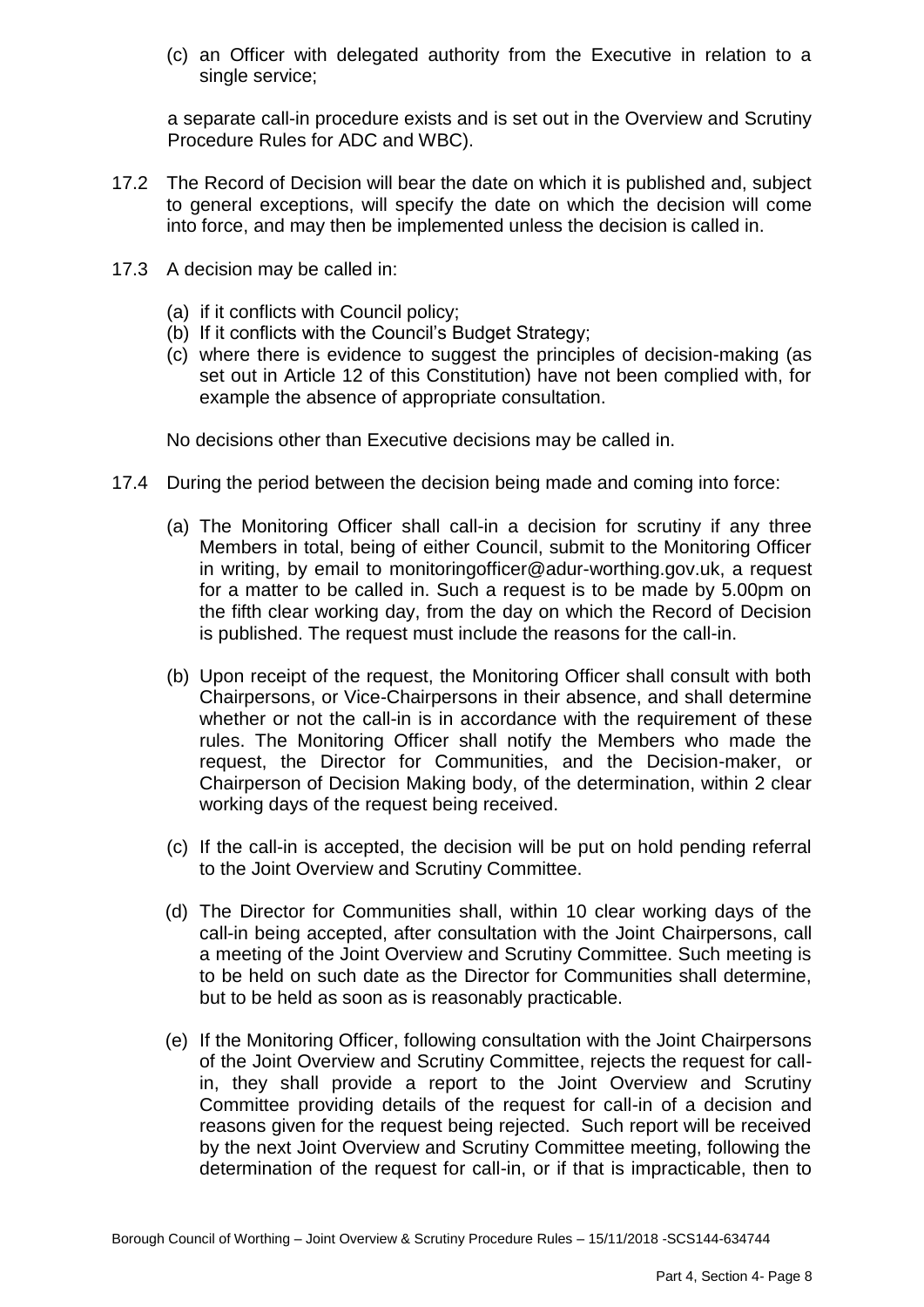the following meeting.

- 17.5 The Monitoring Officer will provide a report for the Meeting in respect of the call-in which will include the procedure for the call-in hearing.
- 17.6 Prevention of Call-in Procedure

The call-in procedure set out above shall not apply where the decision relates to a matter which is urgent and cannot reasonably be deferred.

A decision will relate to a matter which is urgent if any delay caused by the call-in process would:-

- (a) be highly likely to result in either Council incurring significant additional expenditure or loss of significant additional income; or
- (b) be highly likely to result in significant damage to either Council's reputation; or
- (c) prevent either Council from meeting its legal obligations.

The agreement must be obtained in writing in advance of making the decision, by way of completion of a Notice, by the Director for Communities, of a Chairperson of the Joint Overview and Scrutiny Committee, that it is reasonable in all the circumstances to treat the decision to be made as one which is urgent and therefore not subject to call-in. In the absence of both Chairpersons of the Joint Overview and Scrutiny Committee, a Vice-Chairperson's consent shall be required. In the absence of both Chairpersons and Vice Chairpersons, the consent of a Civic Head (Council Chairman or Mayor) shall be required.

The Record of Decision and Notice that the decision is exempt from call-in, shall state that in the opinion of the Joint Chairpersons of Joint Overview and Scrutiny Committee the decision is one which is urgent, with reasons, and therefore not subject to call-in.

Decisions taken in accordance with this Procedural Rule must be reported to the next available Meeting of each Full Council.

- 17.7 Having considered the decision, the Joint Overview and Scrutiny Committee may refer the decision back to the decision-making person or body for reconsideration, setting out in writing the nature of its concerns. The decisionmaking person or body must reconsider the decision within a further 5 clear working days, and may or may not amend the decision.
- 17.8 Once the reconsidered decision is published following the call-in procedure, the decision cannot be called in again and may be implemented immediately.

### **18.0 PROCEDURE AT THE JOINT OVERVIEW AND SCRUTINY COMMITTEE MEETINGS**

18.1 The Joint Overview and Scrutiny Committee and Sub-Committees shall